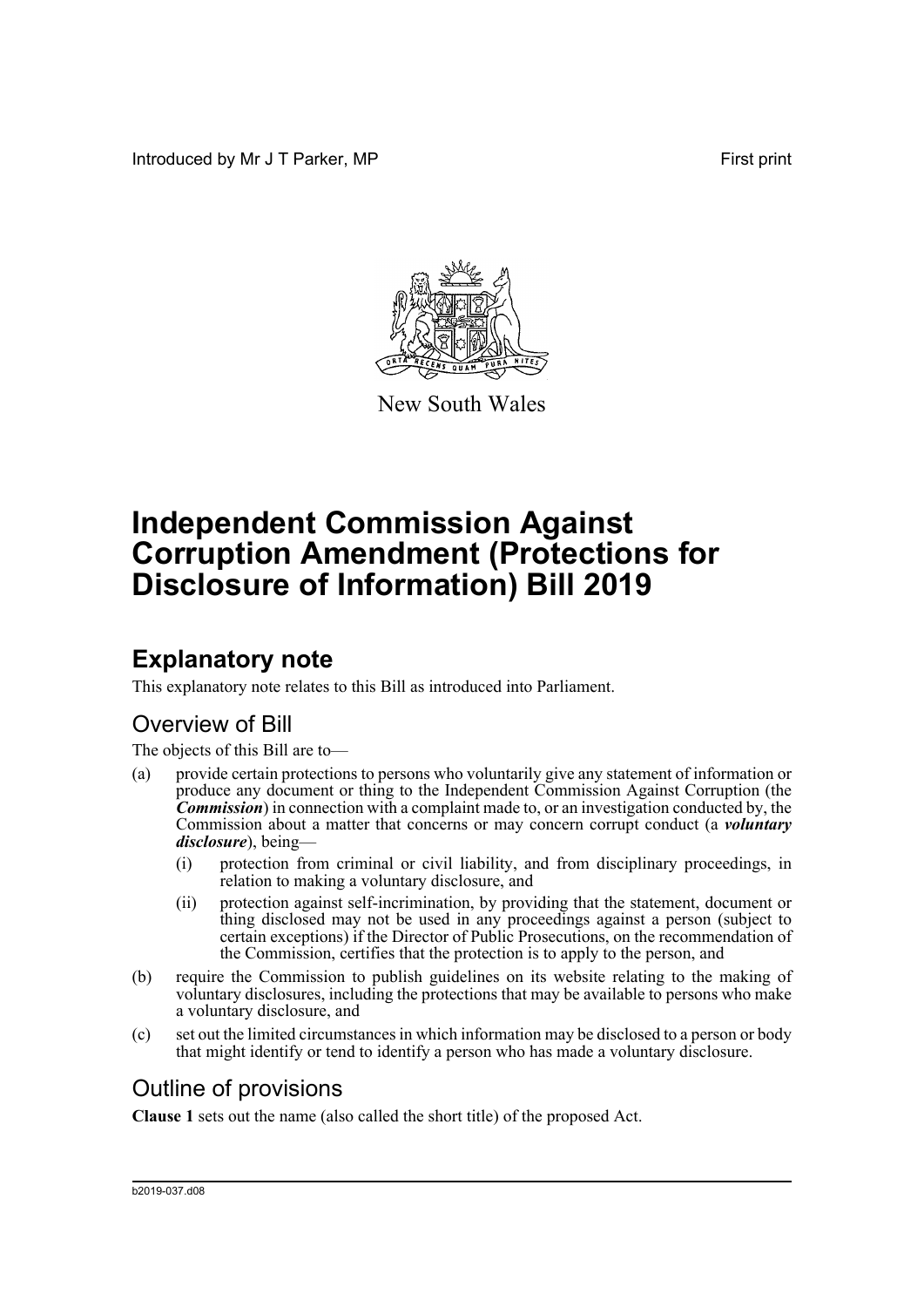**Clause 2** provides for the commencement of the proposed Act on the date of assent to the proposed Act.

**Schedule 1** amends the *Independent Commission Against Corruption Act 1988* in the manner described in the above overview.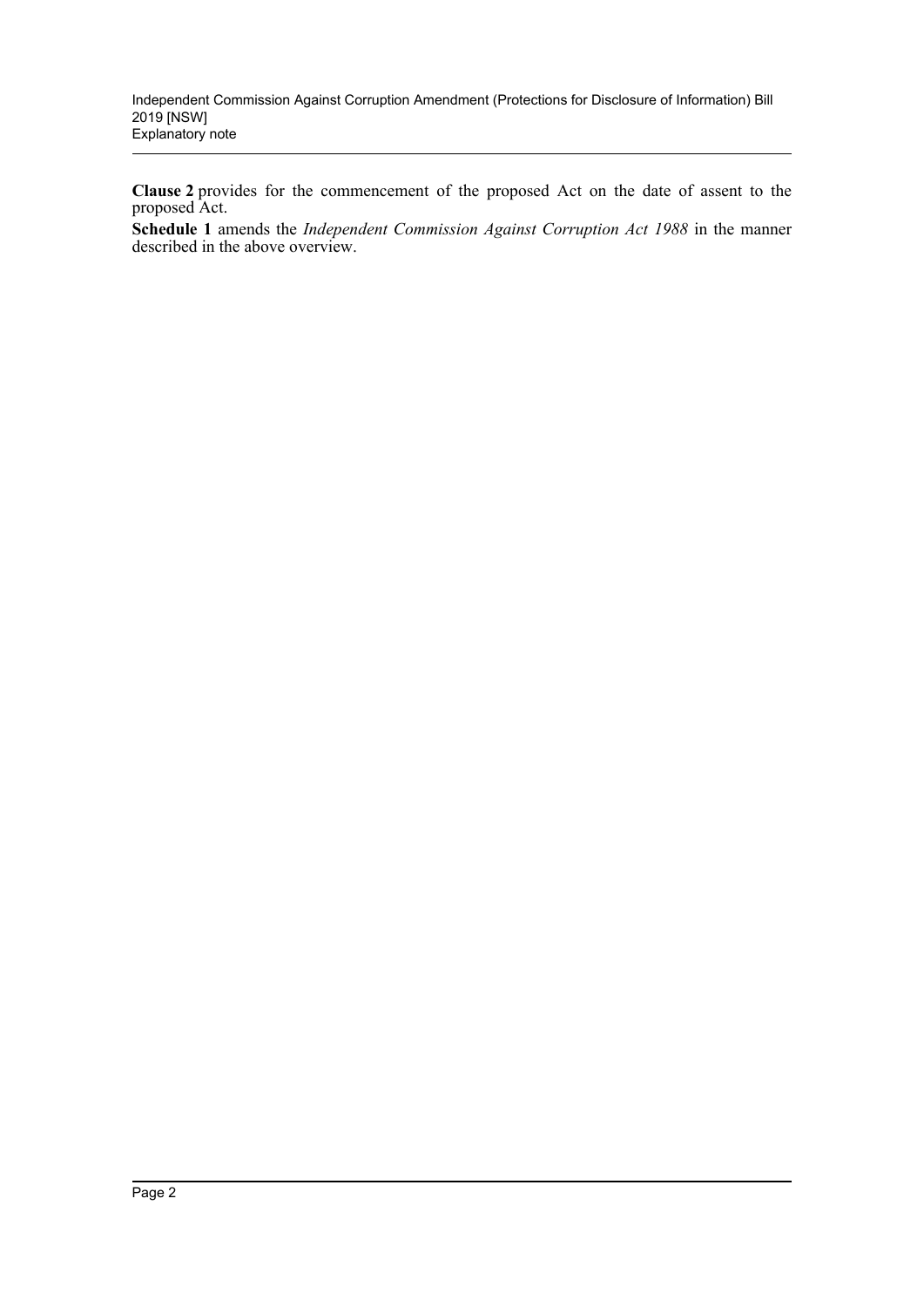Introduced by Mr J T Parker, MP First print



New South Wales

# **Independent Commission Against Corruption Amendment (Protections for Disclosure of Information) Bill 2019**

## **Contents**

|                   |                                                                                 | Page |
|-------------------|---------------------------------------------------------------------------------|------|
|                   | Name of Act                                                                     |      |
|                   | Commencement                                                                    |      |
| <b>Schedule 1</b> | <b>Amendment of Independent Commission Against Corruption Act</b><br>1988 No 35 |      |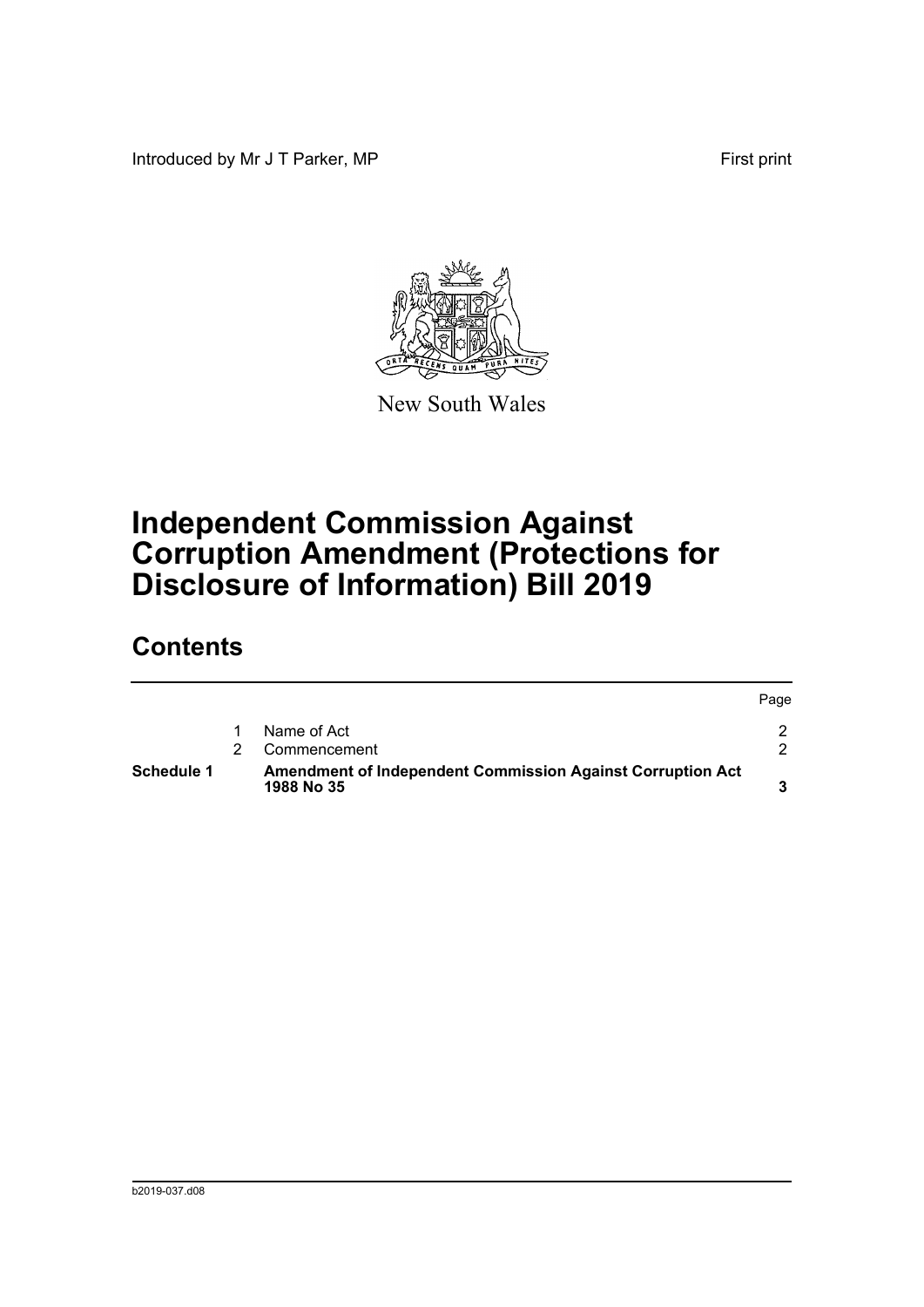

New South Wales

## **Independent Commission Against Corruption Amendment (Protections for Disclosure of Information) Bill 2019**

No , 2019

#### **A Bill for**

An Act to amend the *Independent Commission Against Corruption Act 1988* to protect individuals who voluntarily disclose information to the Commission from criminal or civil liability in connection with that disclosure.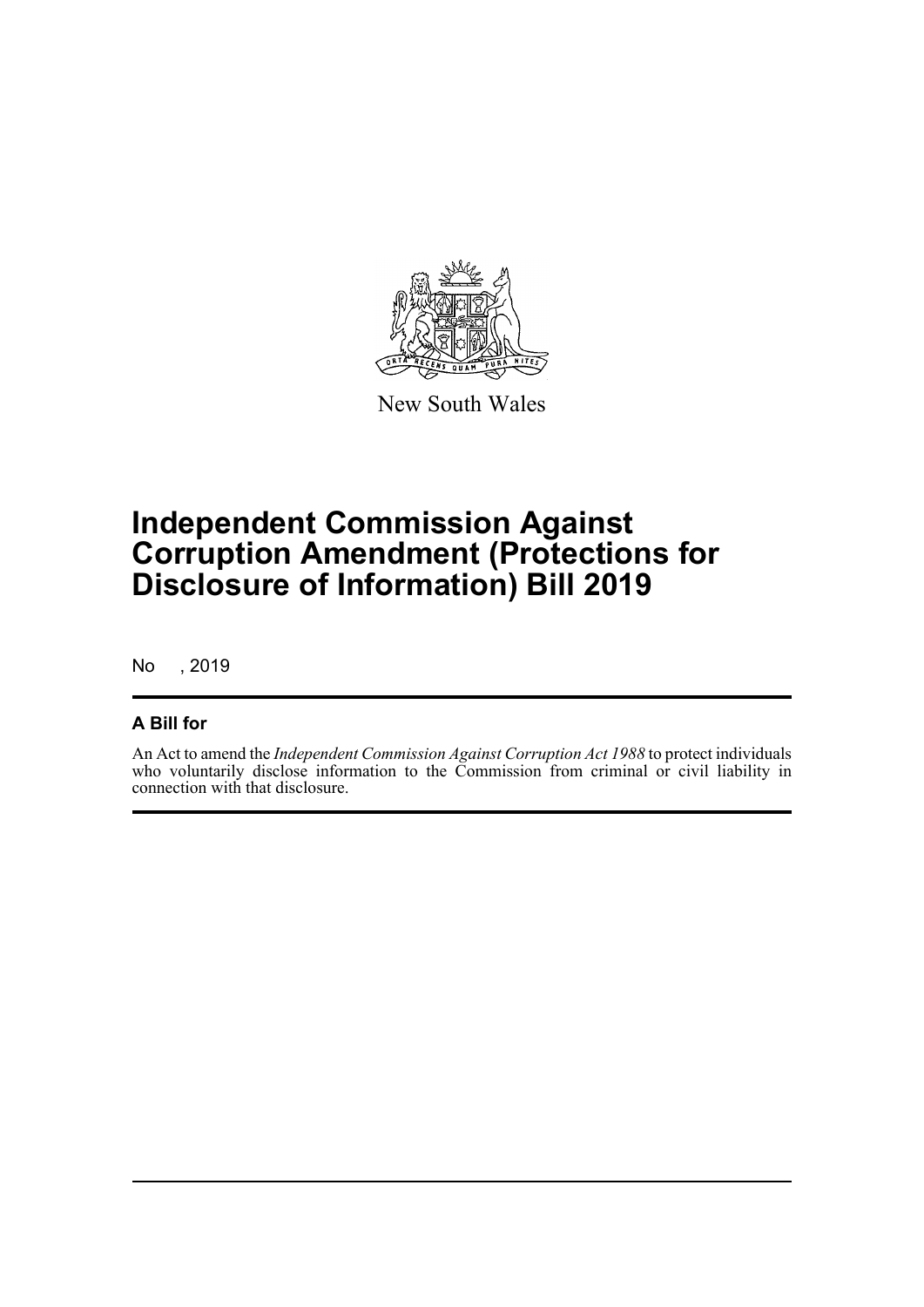Independent Commission Against Corruption Amendment (Protections for Disclosure of Information) Bill 2019 [NSW]

<span id="page-4-1"></span><span id="page-4-0"></span>

| Name of Act                                                         | $\mathcal{P}$ |
|---------------------------------------------------------------------|---------------|
|                                                                     |               |
| This Act is the Independent Commission Against Corruption Amendment | 3             |
| (Protections for Disclosure of Information) Act 2019.               | 4             |
| Commencement                                                        | 5             |
| This Act commences on the date of assent to this Act.               | 6             |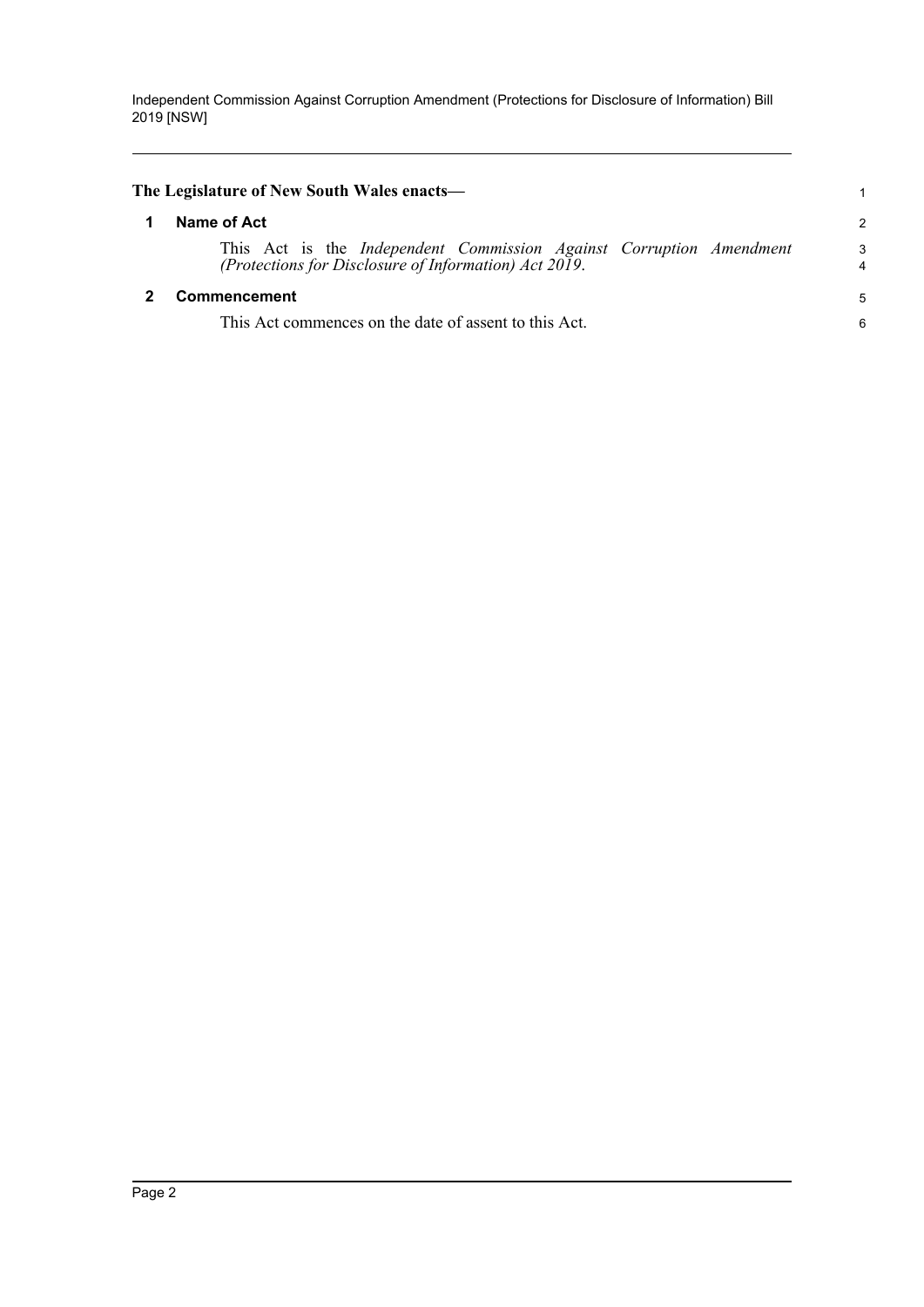Independent Commission Against Corruption Amendment (Protections for Disclosure of Information) Bill 2019 [NSW]

Schedule 1 Amendment of Independent Commission Against Corruption Act 1988 No 35

### <span id="page-5-0"></span>**Schedule 1 Amendment of Independent Commission Against Corruption Act 1988 No 35**

#### **[1] Section 3 Definitions**

Insert in alphabetical order in section 3(1) *voluntary disclosure—*see section 109(6).

#### **[2] Section 26 Self-incrimination**

Omit the section.

#### **[3] Section 109 Protection from liability**

Omit section 109(5) and (6). Insert instead—

(5) Subject to this Act, a person is not subject to any criminal or civil liability for compliance, or purported compliance, with a requirement of this Act and no action, claim, demand or disciplinary action may be taken against or made of the person in relation to that compliance or purported compliance.

1  $\mathfrak{p}$ 

3  $\boldsymbol{\Lambda}$ 5

6 7

- (6) Subject to this Act, a person who voluntarily gives any statement of information or produces any document or thing to the Commission in connection with a complaint made to, or an investigation conducted by, the Commission about a matter that concerns or may concern corrupt conduct (a *voluntary disclosure*) is not subject to any criminal or civil liability for making the voluntary disclosure and no action, claim, demand or disciplinary action may be taken against or made of the person in relation to making the voluntary disclosure.
- (7) This section has effect despite any duty of secrecy or confidentiality or any other restriction on disclosure (whether or not imposed by an Act) applicable to the relevant person.

#### **[4] Sections 109A and 109B**

Insert after section 109—

#### **109A Self-incrimination**

- (1) If a natural person—
	- (a) is required to produce any statement of information or any document or other thing to the Commission under section 21 or 22, and
	- (b) the statement, document or thing tends to incriminate the person, and
	- (c) the person objects to the production at the time,

neither the fact of the requirement nor the statement, document or thing itself (if produced) may be used in any proceedings against the person other than proceedings for an offence against this Act or as provided by section 114A(5).

- (2) The statement, document or thing may however be used for the purposes of the complaint or investigation concerned, despite any such objection.
- (3) Subject to subsection (5), if a natural person makes a voluntary disclosure that tends to incriminate the person, the statement, document or thing disclosed may not be used in any proceedings against the person other than proceedings for an offence against this Act or as provided by section 114A(5).
- (4) The statement, document or thing may however be used for the purposes of the complaint or investigation concerned.